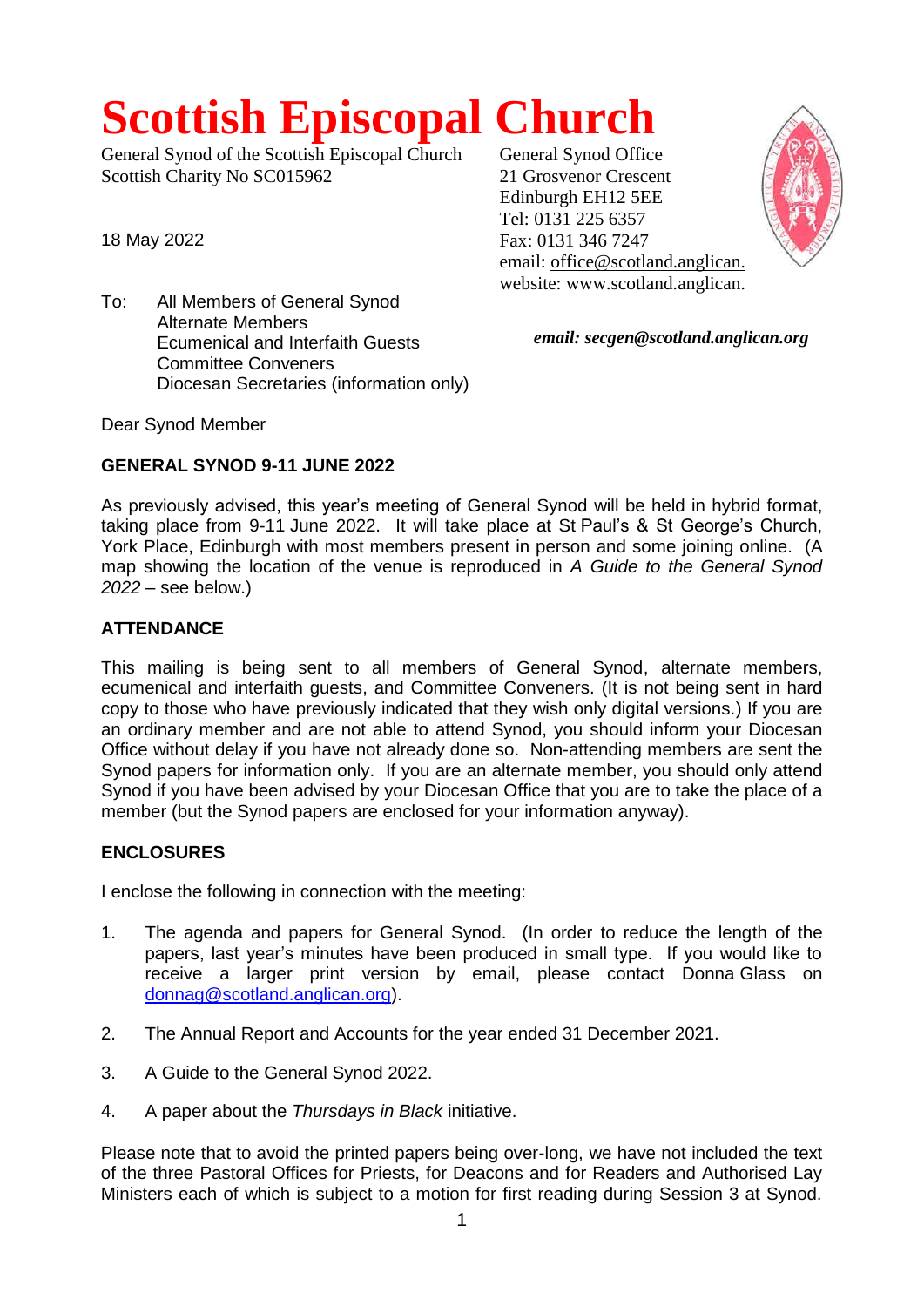All three Offices can be viewed online, along with the full Synod papers, at: [https://www.scotland.anglican.org/who-we-are/organisation/boards-and-committees/the](https://www.scotland.anglican.org/who-we-are/organisation/boards-and-committees/the-general-synod/)[general-synod/](https://www.scotland.anglican.org/who-we-are/organisation/boards-and-committees/the-general-synod/)

If you wish a hard copy of those Offices, please email Donna Glass at the email address referred to above.

The Worship Booklet for Synod will be available on arrival at the meeting and will also be posted online.

### **SYNOD EUCHARIST AND OFFERING**

Synod will commence with a Eucharist at St Paul's & St George's, at 10.30am on Thursday 9 June. Coffee will be served after the Eucharist before the beginning of formal business.

The offering taken as part of the Synod Eucharist will go to the Ukraine appeal by the Disasters Emergency Committee ("DEC"). Information about that appeal can be found at: [https://www.dec.org.uk.](https://www.dec.org.uk/) **Please note that the offering will be taken in online form only** and Synod members are asked to donate using the following link:

<https://www.stewardship.org.uk/partners/GeneralSynodOffering/oneoff>

All Synod members who are taxpayers are invited to give using the Gift Aid option on the website. We encourage members to give in advance of the Eucharist but if that is not possible for any reason please endeavour to so do by the end of the day on 11 June. Once the offering has closed, we will forward the funds to the DEC.

#### **FRESHERS' MEETING**

A "Freshers' Meeting" for new members of Synod will take place in the Upper Hall at St Paul's & St George's at 9.00am on Thursday 9 June. The purpose of that meeting is to welcome new members to Synod and explain practical arrangements. (It will not be possible to join that meeting online but none of the members intending to attend Synod online are in fact freshers this year.)

Dioceses have been encouraged to arrange diocesan pre-Synod meetings to assist members in their preparation for Synod and are invited to team up new Synod members with existing members as a means of introduction to Synod.

#### **PARTICIPATION IN THE MEETING AND TRAINING SESSIONS**

As explained in my email of 6 May 2022, the Synod Hub will be used as the voting platform for all members, whether attending in person or online. An email will be sent to all Synod members on 25 May inviting you to register on the Synod Hub and to create your own password. **Please look out for it in case it ends up in your spam folder.** Information about registering for the online training sessions at 7.30pm on Monday 30 May and 12 noon on Tuesday 31 May will also be included in that email.

Because voting will be undertaken electronically, **please remember to bring your device (laptop, tablet or smartphone) to Synod** to enable you to do that. We are providing tablets only to those who do not have their own device and who have therefore requested a tablet in advance.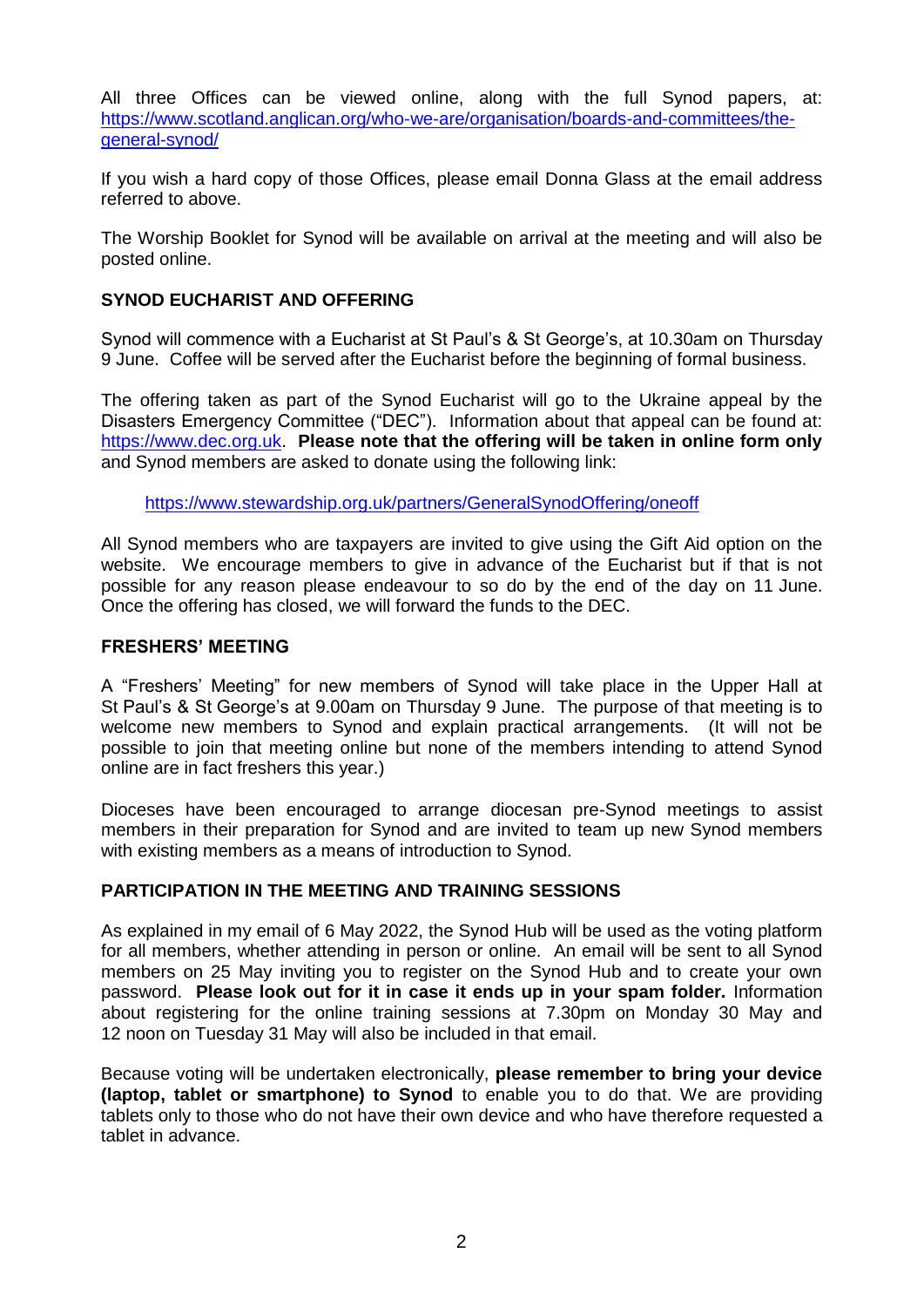## **SYNOD BUSINESS**

As for the last two online meetings of Synod, the agenda deals with the filling of vacancies on provincial bodies by way of formal motions, on which members will be able to cast their votes in the Synod Hub. There are no vacancies for which there is more than a single nomination.

Some of the sessions at Synod will include discussion in table groups. Those attending online will be sent into an online breakout group. Each group will have an appointed facilitator. Session 2 will include an opportunity for Synod members to "debrief" following two years of the pandemic. Questions for that group discussion are included on the agenda and I encourage members to give some thought to those questions in advance of the Synod meeting.

Synod members are invited to submit, in advance of Synod, any written questions which they wish to address to the Conveners of Boards and Committees. This is intended to enable Conveners who are present to prepare for their presentations and ensure that relevant questions are addressed. Only those Committees which have business to bring to Synod have a slot on the agenda. Any questions for Committee Conveners without a slot at this meeting will be passed to them so that we can arrange an answer to be provided. If you wish to submit a question, please send it to me **by Thursday 2 June 2022** in order to allow it to be properly considered.

Speakers cards will also be available at General Synod for members who wish to indicate an intention to speak in debate. Those joining online will be able to indicate a request to speak via the Synod Hub.

To assist in the process of debate, we will again have a "help desk" available during part of Synod where guidance can be offered if Synod members wish to propose amendments to Motions, etc. Whether or not members wish to avail themselves of the help desk, any member who wishes to propose an amendment to a motion is invited to let me know as early as possible, ideally before the commencement of Synod. I would remind members that, under Rule 10 of the Rules of Order (see page 178 of the Synod papers), notice of any Rule 10 Motion should normally be given to me before Synod starts.

#### **UKRAINE**

The war in Ukraine and the resulting refugee crisis will feature during the Mission Board slot in Session 5, including a presentation from Sabine Chalmers of the Scottish Faiths Action for Refugees.

The Standing Committee received from the Diocese of Argyll and The Isles a motion for consideration for inclusion on the agenda for General Synod. The text of that motion is set out in the Appendix to this letter. Having carefully considered it, Standing Committee has decided not to include it on the Synod agenda. In the light of the fact that the situation in Ukraine is constantly changing, the Committee considered that the most appropriate way of responding to the crisis by a motion would be to invite Synod to endorse a statement in the name of the Primus. That statement will be prepared closer to the time of Synod, in order to reflect the actual situation pertaining then. It will be provided to Synod members, when available.

## **COVID PROTOCOL**

We have taken advice from the provincial Advisory Group. Subject to any changes in circumstances between now and Synod, the advice is that, in order to reassure those who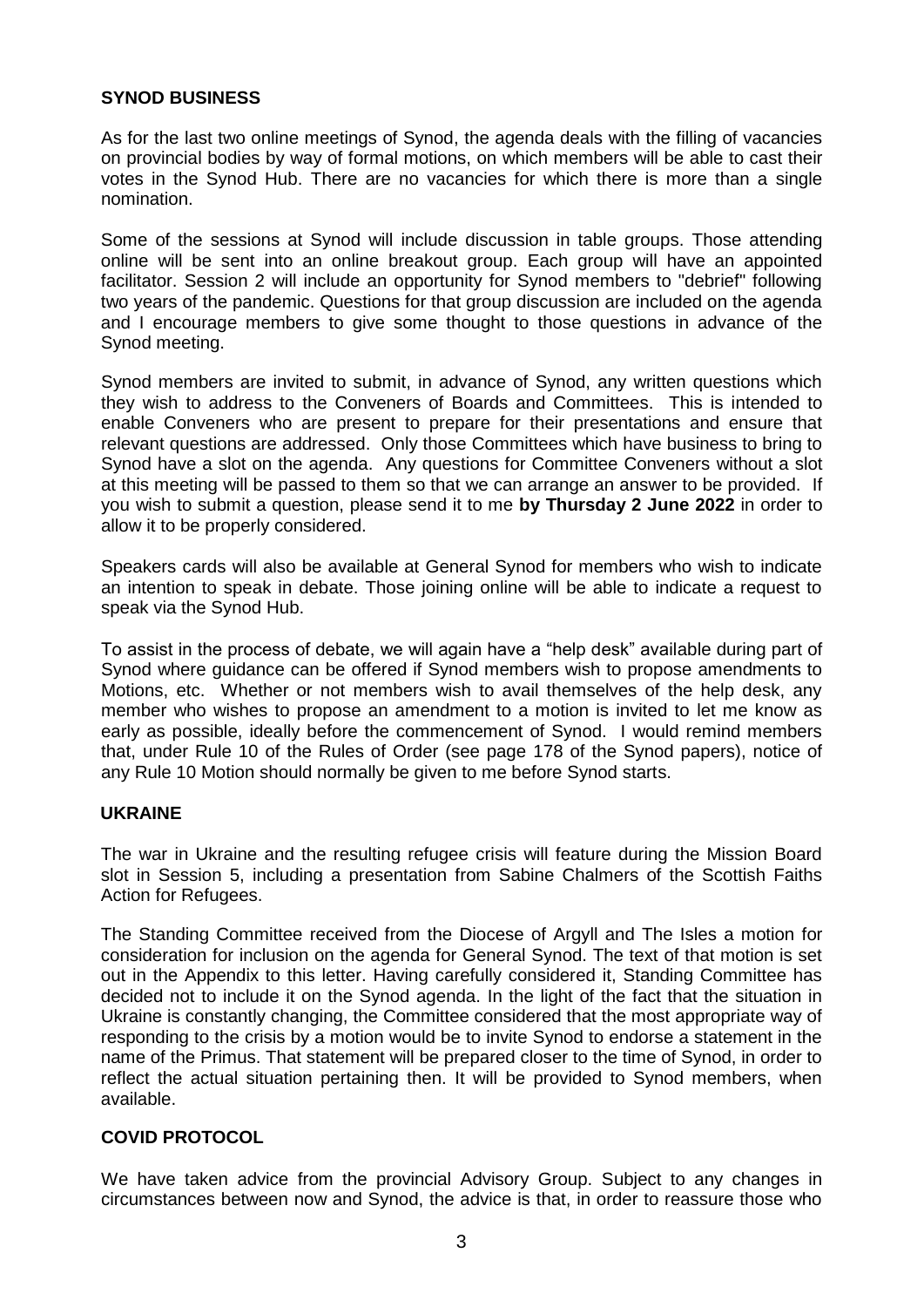remain uneasy about circulating in confined spaces, we encourage members to wear masks while moving around the venue but that masks may be removed when members are seated at tables or taking refreshments. The ventilation system at St Paul's & St George's enables good air circulation and draws fresh air from the outside. Because some members will attend online, we expect there to be no more than seven members maximum at each table within Synod. Hand sanitiser will be available throughout the meeting.

## **SOCIAL MEDIA / LIVE-STREAMING**

As in the past, the business of Synod is likely to be commented on through Twitter or other social media. The attention of Synod members is drawn to the Social Media Guidelines for use across all areas of the Church's life, including the General Synod meeting, at:

<https://www.scotland.anglican.org/who-we-are/publications/social-media-guidelines/>

As usual, the proceedings at Synod will be live-streamed on the web and will also be recorded to enable the production of minutes of the meeting.

### **SYNOD DINNER**

As mentioned in the initial letter to Synod members of 11 March, the Synod Dinner will be held on Thursday 9 June at 7.15pm for 7.45pm in The InterContinental Edinburgh The George Hotel, 19-21 George Street, Edinburgh. Dress for the occasion is smart but not formal, ie not black tie. Synod members were asked in the Google questionnaire to indicate whether they wished to attend the dinner. A place has been reserved only for those members who indicated a wish to attend, but **if, for unforeseeable reasons, any such member is now unable to attend the dinner please contact Donna Glass at:**  [DonnaG@scotland.anglican.org](mailto:DonnaG@scotland.anglican.org) **by 23 May** as we have to supply final numbers and payment to the hotel and will be charged for any places booked but not taken up.

Cornerstone Bookshop is again hosting a reception at its premises for Synod members. This will take place on the Friday of General Synod (5.30pm-7.30pm) giving Synod members an opportunity to browse Cornerstone books at their leisure and enjoy a glass of wine while doing so. A discount of 10% will be applied to any purchases during Synod, upon presentation of a Cornerstone voucher which will be given to Synod members on arrival at General Synod.

## **EXPENSES AND LUNCHTIME ARRANGEMENTS**

An expense form is included in the Synod Papers at page 189. Unless members are travelling from the more distant parts of the Province, the Synod would normally expect to pay accommodation costs for the nights of Thursday and Friday only. Our preferred method of reimbursing expenses is by bank transfer and the form provides for that option. If you wish to take advantage of this and the General Synod Office does not already hold your bank details, please provide that information, as set out on the form.

Synod members are asked to make their own arrangements for lunch each day. Members are welcome to bring their own packed lunches and eat them at St Paul's & St George's and tea/coffee will be available over lunchtime. There are a number of local sandwich bars and restaurants, a list of which will be available at Synod. For any members with limited mobility or who anticipate difficulty in sourcing lunch in this way, a sandwich will be made available at St Paul's & St George's but you are asked to contact the General Synod Office in advance so that we can arrange this.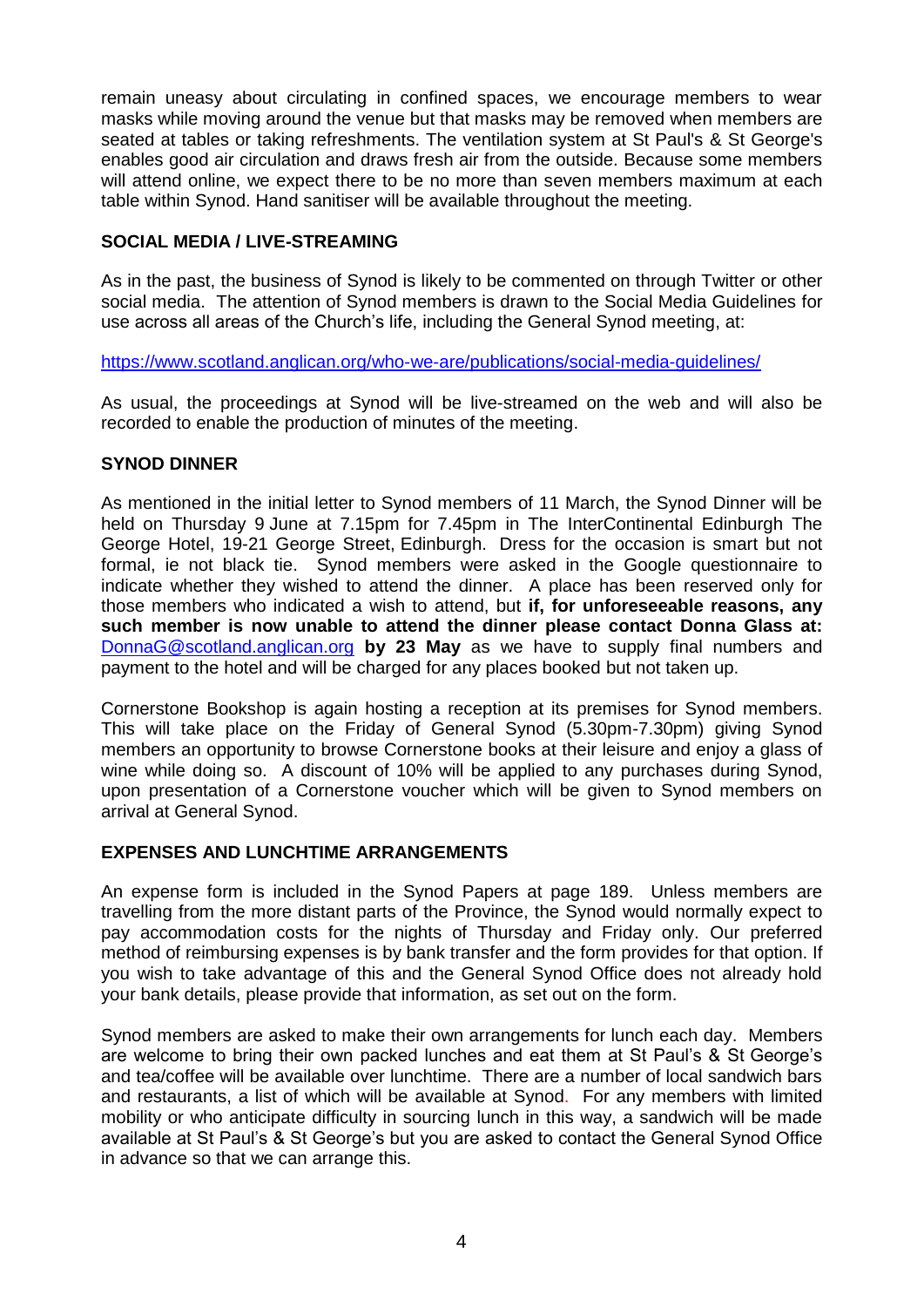#### **MISCELLANEOUS**

A hearing induction loop operates in St Paul's & St George's and coverage is best in the main area of the Nave between the pillars.

Name badges/lanyards will be provided for Synod members on arrival at Synod along with an envelope containing additional information. For the purposes of security, we ask that lanyards be worn at all times during Synod. Otherwise, it is difficult for staff to distinguish between members and any visitors. As in previous years, for security purposes, bags will be inspected briefly on arrival.

Unfortunately, we cannot provide car parking and Synod members are advised to make their own arrangements. Local parking is shown on the location map in *A Guide to General Synod 2022.* Owing to building works in the area, some of the local disabled car parking spaces may not be available. The location of disabled car parking spaces in the area can be found on the website of the City of Edinburgh Council using the following link:

[http://www.edinburgh.gov.uk/info/20085/parking\\_spaces/507/parking\\_bay\\_locations](http://www.edinburgh.gov.uk/info/20085/parking_spaces/507/parking_bay_locations)

#### **Please note that the tram stop in York Place is no longer operational and the nearest stop is now in St Andrew Square.**

The Synod papers and Annual Report will shortly be available electronically from the Provincial website at: [https://www.scotland.anglican.org/who-we-are/organisation/boards](https://www.scotland.anglican.org/who-we-are/organisation/boards-and-committees/the-general-synod/)[and-committees/the-general-synod/](https://www.scotland.anglican.org/who-we-are/organisation/boards-and-committees/the-general-synod/) Any further papers will also be posted there.

The Synod papers include a list of names of Synod Members and Alternates, and also a list of those individuals who serve as Scottish Episcopal Church representatives in other organisations. Details of how we use personal data can be found in our Privacy Notice which can be accessed on the provincial website.

I very much look forward to seeing you at the Synod next month.

Yours sincerely

Jehn F. Sthar

John F Stuart Secretary General

**Encs**